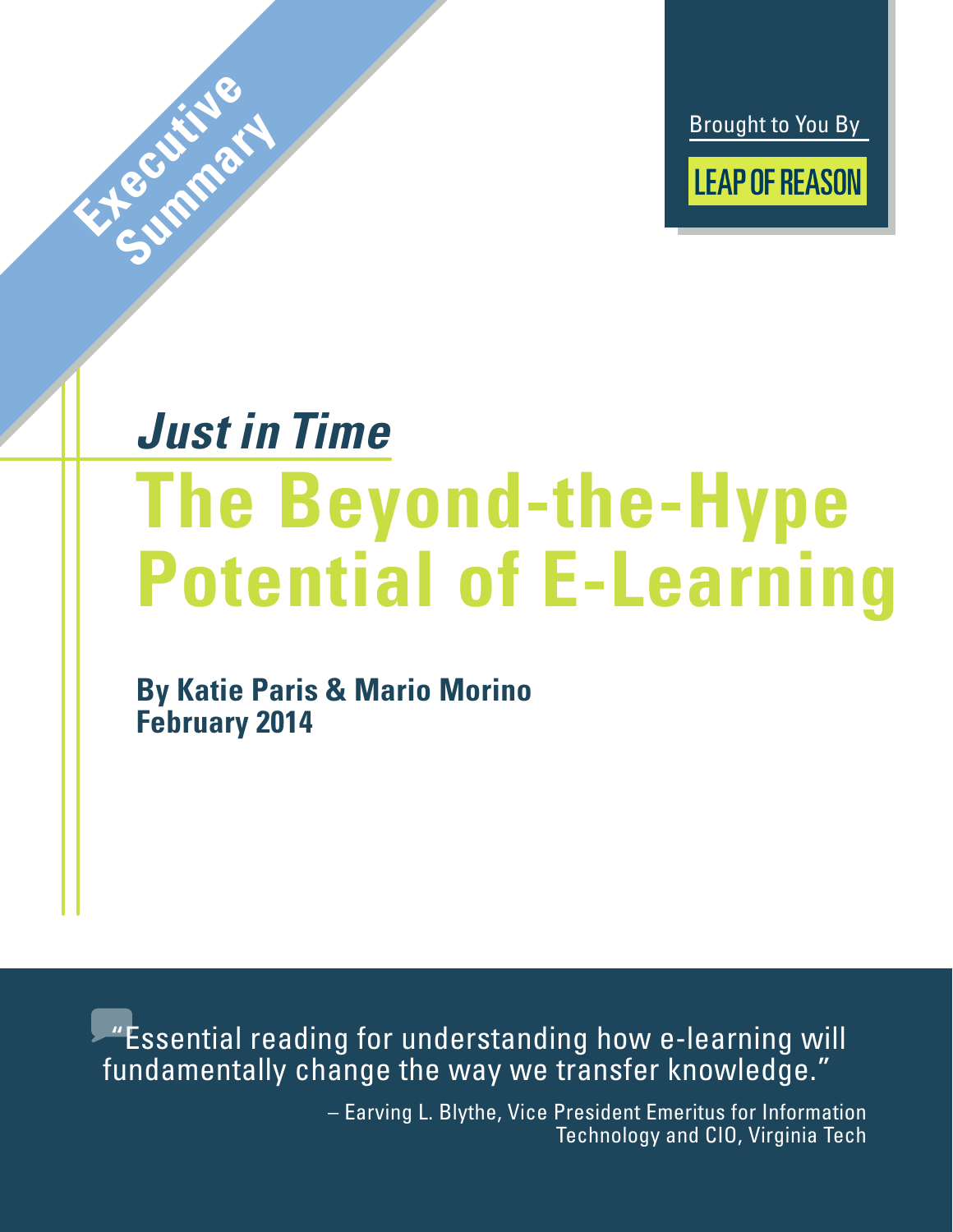## **Executive Summary**

In the movie *2001: A Space Odyssey*, the computer HAL 9000 made humanity's vast troves of knowledge immediately accessible. In 2014, this science-fiction vision is quickly becoming reality. We are "rapidly moving to a point where what you know is less relevant than how you learn and how fast you can adapt how you learn over time," in the words of **[Mu Sigma](http://leapofreason.org/mu-sigma)** CEO Dhiraj C. Rajaram. While the media has widely reported significant disruption in our education sector, particularly higher education, Rajaram's forecast puts front and center the potential of e-learning to fundamentally change the way we deliver, process, and transfer knowledge across all sectors of our economy, far beyond the confines of the formal education field.

Online distance education has been around for a long time, but what we're witnessing today is qualitatively and quantitatively different. We now have an Internet awash in e-learning offerings, new ed tech companies cropping up overnight, Silicon Valley investing millions, innovations emerging from outside education's mainstream, and people in their living rooms learning how to program.

As with so many of the new tech and online opportunities of the past, however, the hype surrounding e-learning makes it challenging to find the substance. As James Shepard of the nonprofit human capital management consulting firm AchieveMission reminded us, "Early failures made [the introduction of tablet computers] more difficult for Steve Jobs to build internal support at Apple and for long-standing industry experts to **[see the new opportunity](http://leapofreason.org/eweek-now-is-different)**." A recent *New York Times* article, **["After Setbacks, Online Courses Are Rethought,](http://leapofreason.org/nytimes-online-courses-rethought)"** noted that "some draw an analogy to mobile phones, which took several generations to progress from clunky and unreliable to indispensable." And Sebastian Thrun, founder of the online course provider Udacity (and also the inventor of the self-driving car and the project lead on Google Glass), acknowledged, "Few ideas work on the first try. Iteration is key to innovation. "

So why all the hype, attention, and iteration around e-learning right now?

## **It's not what you know. It's how you learn.**

For starters, our nation has incurred a major financial reset. Families are feeling the costs of higher education more than ever before. Simultaneously, relatively recent major advances in technology—including cloud computing, social media, and smartphones—have fundamentally reshaped how we function. Today's youth consider a kid using technology in the '90s a Luddite. As a result, what was "intellectual exchange" at our colleges and universities ten years ago is now pushing boards to ponder their future.

But this movement is fueled by other, deeper trends. **Seismic and structural shifts**, from the aging of America to the redefinition of work, are demanding that organizations and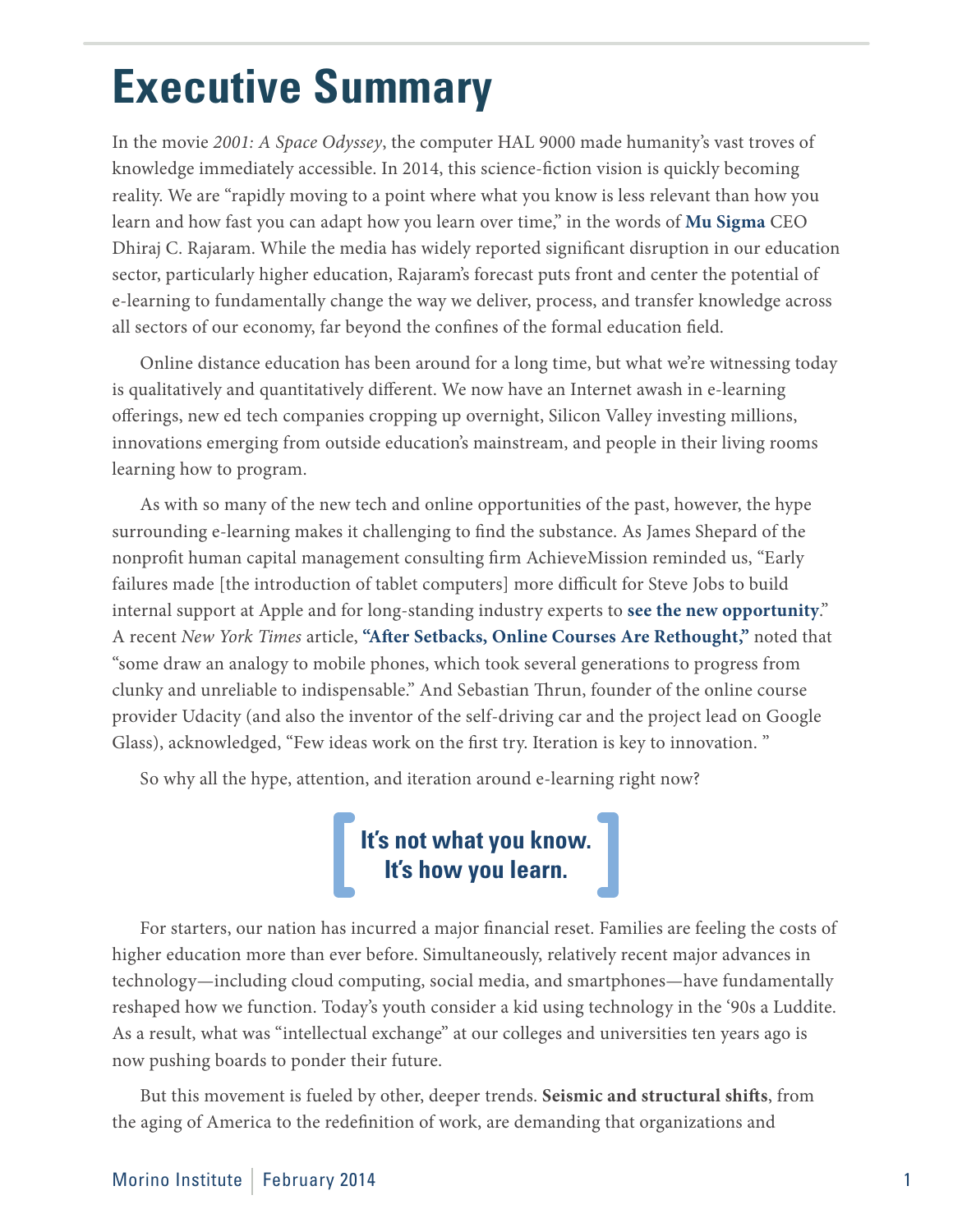individuals reinvent themselves and reimagine their futures. Chronic physical health challenges, mass incarceration, permanent unemployment, and other pressures underlie a growing concern about our **population's readiness to compete** in a 21st-century global economy. **Growing challenges for education**, including lagging achievement in K-12 and skyrocketing tuition costs in higher education, are driving individuals and families to demand better options and to question the return on a college degree. Meanwhile, new and emerging **online tools and technologies** are disrupting educational content and delivery, and **freeform, DIY (do-it-yourself) learning** has already moved education well beyond educational institutions and into our everyday lives.

These ingredients of disruptive innovation, combined with others we cannot yet anticipate, will continue to accelerate the speed of access to high-quality, low-cost educational content to a level we have not seen before.

There is little doubt that e-learning will replace some aspects of traditional education. But despite the predictions of technology futurists, what will happen to our educational institutions is not at all straightforward. Organizations will not simply choose between remaining placebased or putting all their offerings online. Many organizations and institutions will blend e-learning and face-to-face instruction. While some of these efforts will amount to cosmetic tweaks or add-ons, the true innovators will go much further. As Clayton Christensen recently **[wrote](http://leapofreason.org/nytimes-online-education-transformation)**, "The lessons from any number of industries teach us that those that truly innovate fundamentally transforming the model, instead of just incorporating the technology into established methods of operation—will have the final say."

Which institutions live on, which ones disappear, and which ones consolidate—and which educational offerings move online, which remain face-to-face, and which are blended—will depend on several factors:

- **• Cost, efficiency, and convenience:** Learners with budget, geographical, family, work, and other life constraints view education as more transactional and are more likely to look to lower-cost, easier-to-access e-learning options.
- **• Brand, reputation, and networks:** The prestige of attending select universities and institutions (and the social capital, networks, and connections that go with them) are too strong to be replaced by lower-cost options. But many less-prestigious institutions will change significantly—or wither on the vine.
- **• Place and experience:** The more we go high tech, the greater the need for high touch—that is, the emotional and social experience of meeting others in person, in physical places.
- **Structure:** Certain learners, at various stages of life, will continue to need the predictability and oversight that only a physical setting with a set schedule can provide.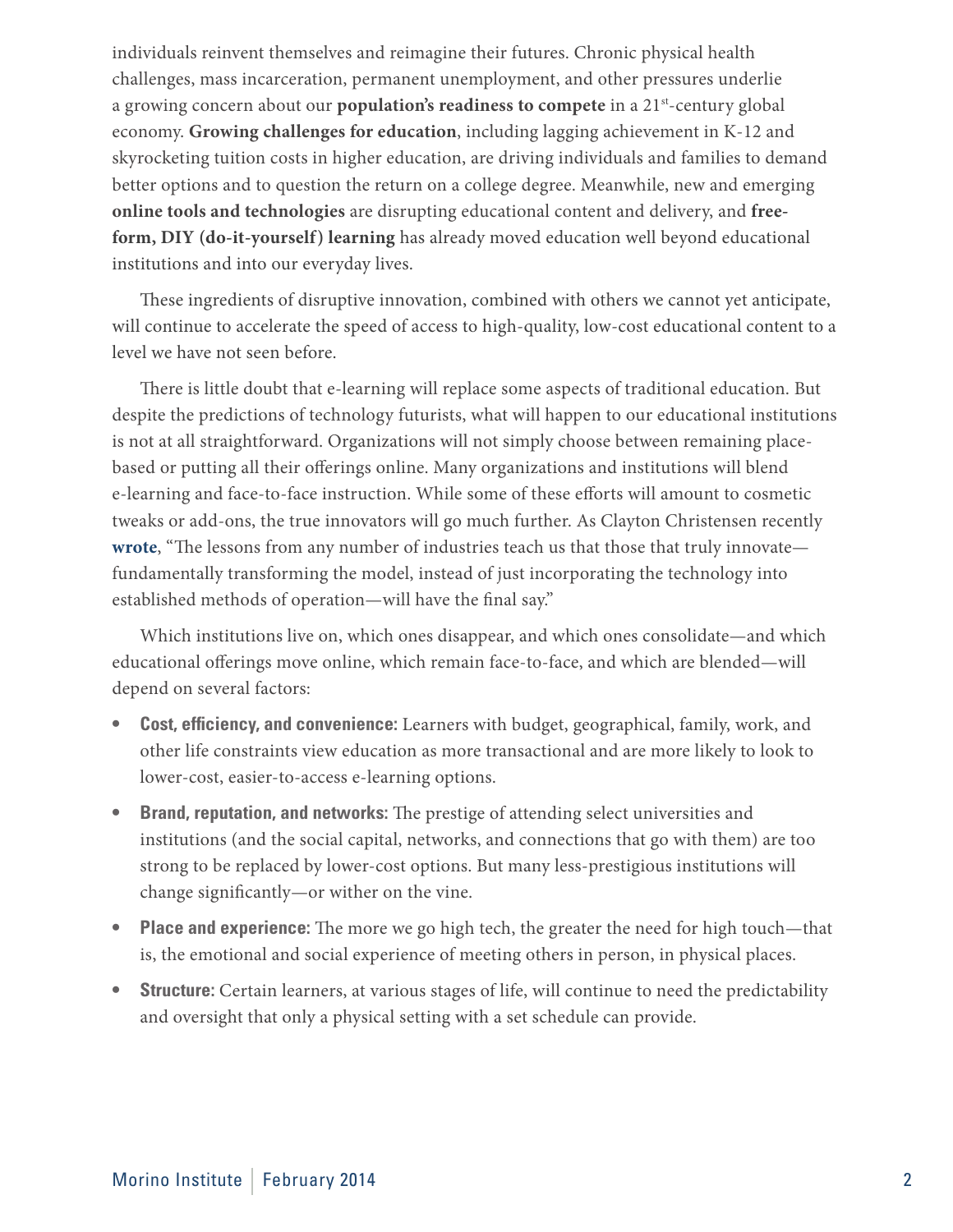Regardless of where organizations or institutions start, it is those that see digital and placebased learning as mutually exclusive that may be in the most trouble.

While institutions navigate these uncertainties, the ground will continue to shift beneath us. Disruption not only changes existing markets (IBIS Capital maps them in this **[2013 report](http://leapofreason.org/IBIS-global-elearning-investment-review-2013)**) but also creates new ones. Here are a few of the new opportunities we foresee:

Over the next ten years, we will see, finally, the realization of **"just-in-time learning"** being able to access information easily and inexpensively at the precise moment of relevance.

We will see many more employers move away from an exclusive focus on "seat time" and credit hours for determining whether candidates are qualified for positions. Employers will give increasing weight to **competency-based assessment and certification**, which offer the promise of faster, more effective career training, job searching, and matching of skills to needs.

As employers seek to leverage e-learning offerings for talent development within their organizations, we will see the mainstreaming of the **"learning concierge"**—content navigation experts who help others find and customize the content they need to learn in order to progress in their careers.

## **Access to a computer does not necessarily mean access to education or learning.**

We will see **"blended learning"** proliferate, as organizations experiment with ways to make their educational offerings more relevant, personalized, and interactive, not just cheaper and more scalable.

In the midst of these radical changes, it's important to keep in mind that access to a computer or mobile technology does not necessarily mean access to education or learning. What matters is the experience that surrounds e-learning and how it's applied. The best technological innovations mean little without performance-driven leaders and managers committed to continuously improving them.

Drawing on the wisdom shared throughout this year-long learning process, we have organized our observations and lessons into five sections. Here is a brief summary of the insights we share in each:

- **Perspectives on the Current State of E-Learning** E-learning's impact will go far beyond the field of education. Merely putting content online is not enough to improve how we teach and learn.
- **Deciding Factors: What Will Determine How It Gets Applied? What will happen to our** institutions depends on several key factors, including brand, cost, place, and structure.